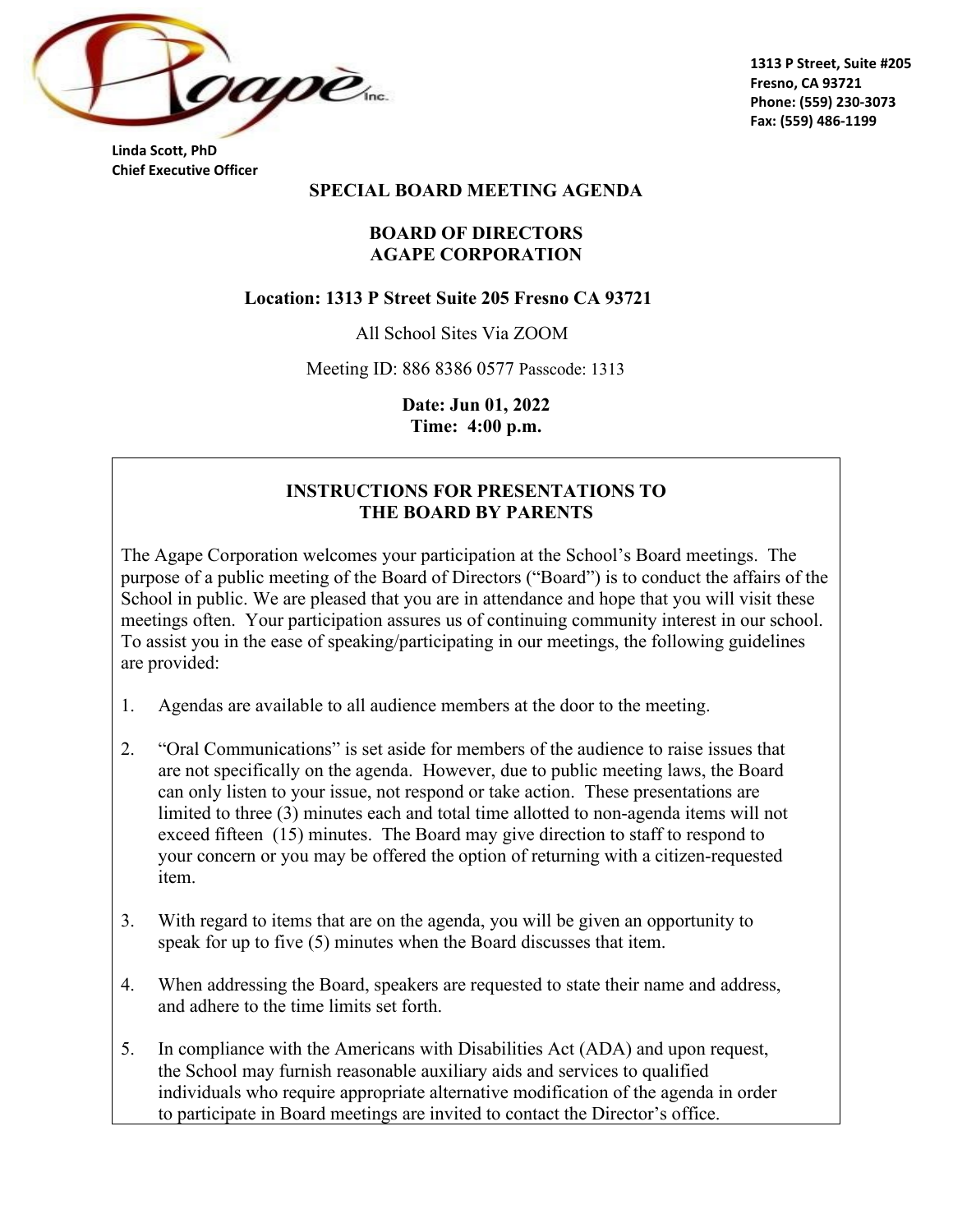

**Linda Scott, PhD Chief Executive Officer I. PRELIMINARY**

#### **A. CALL TO ORDER** Meeting was called to order by the Board Chair at

## **B. ROLL CALL**

|                                                                     | Present | Absent |
|---------------------------------------------------------------------|---------|--------|
| <b>Board of Directors</b>                                           |         |        |
| Everett Cowings Jr., President                                      |         |        |
| Christina Rodriguez, Secretary                                      |         |        |
| Gloreta Johnson, Treasurer                                          |         |        |
| <b>Members (Interim)</b>                                            |         |        |
| Christina Rodriguez, Parent Representative                          |         |        |
| <b>Staff</b>                                                        |         |        |
| Dr. Linda Scott, Chief Executive Officer<br>David Graves, Agape CPA |         |        |
|                                                                     |         |        |

# **II. CONSENT AGENDA ITEMS**

All matters listed under the consent agenda are considered by the Board to be routine and will be approved/enacted by the Board in one motion in the form listed below. Unless specifically requested by a Board member for further discussion or removed from the agenda, there will be no discussion of these items prior to the Board votes on them. The director recommends approval of all consent agenda items.

**A.** Review May 23, 2022 Board Meeting minutes. Approval is recommended.

| It is recommended that the Board approve Consent Agenda Item A | Motion: Action: |  |
|----------------------------------------------------------------|-----------------|--|
|                                                                | Second: Vote:   |  |

## **III. COMMUNICATIONS**

**A.** ORAL COMMUNICATIONS – PUBLIC COMMENTS: Non-agenda items: no individual presentation shall be for more than five (5) minutes and the total time for this purpose shall not exceed fifteen (15) minutes. Ordinarily, Board members will not respond to presentations and no action can be taken. However, the Board may give direction to staff following a presentation.

## B. PUBLIC HEARING

**a.** LCAP Public Hearing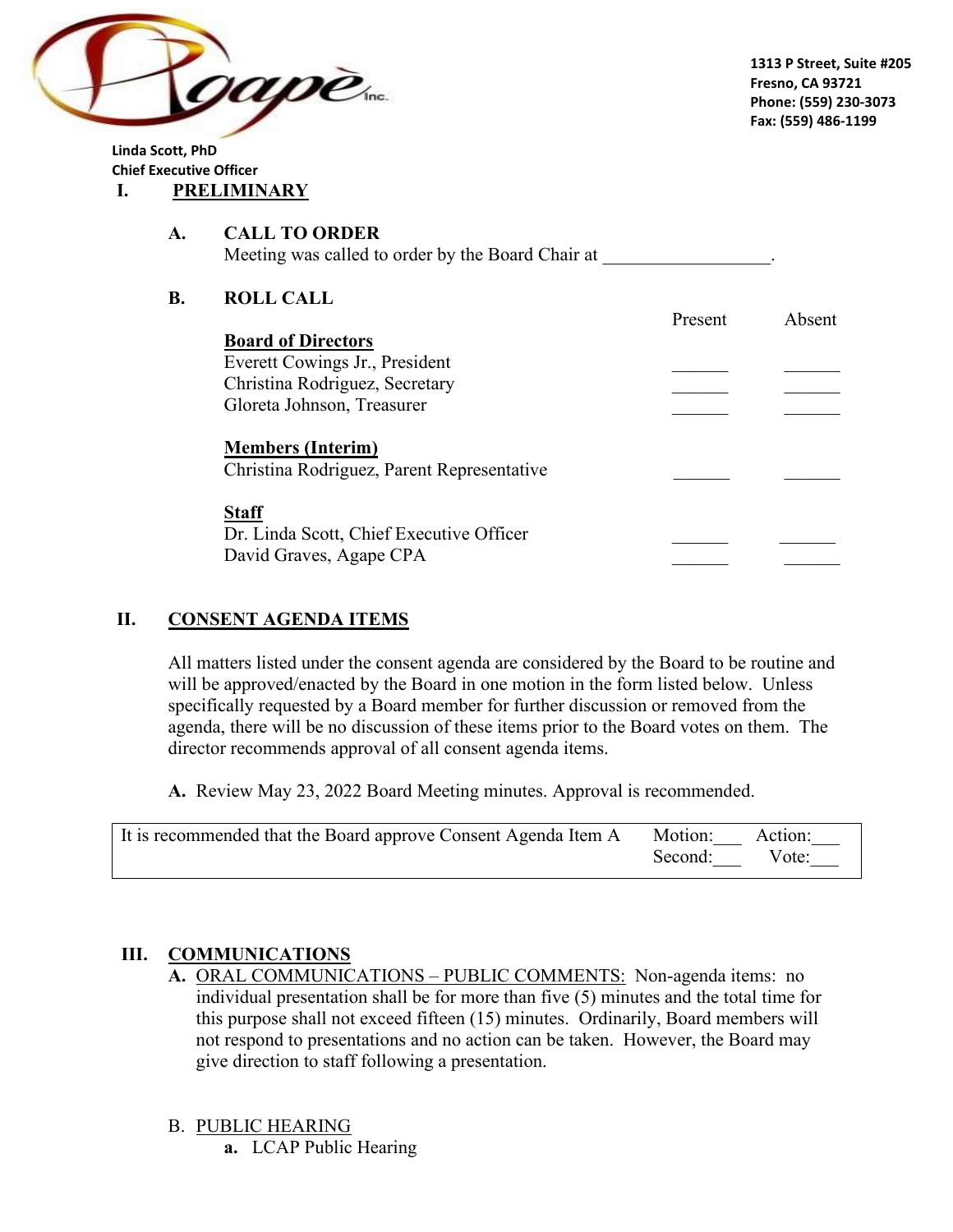

**1313 P Street, Suite #205 Fresno, CA 93721 Phone: (559) 230-3073 Fax: (559) 486-1199**

**Linda Scott, PhD Chief Executive Officer** 

#### **IV. AGAPE UPDATE**

- Agape Charter schools Calendar 2022-2023
- ACBS Master Calendar 2022-2023

## **V. CARTER G. WOODSON PROGRAMMING UPDATE**

• LCAP

## **VI. W.E.B. DuBois PROGRAMMING UPDATE**

• LCAP

### **VII. AGAPE ACTION ITEMS**

**A.** Review and Discuss LCAP. Approval is recommended.

| It is recommended that the Board approve Action Item A | Motion: Action: |  |
|--------------------------------------------------------|-----------------|--|
|                                                        | Second: Vote:   |  |

#### **B.** Review and Discuss Agape Charter schools Calendar 2022-2023. Approval is recommended.

| It is recommended that the Board approve Action Item B | Motion: Action: |  |
|--------------------------------------------------------|-----------------|--|
|                                                        | Second: Vote:   |  |

#### **C.** Review and Discuss ACBS Master Calendar 2022-2023. Approval is recommended.

| It is recommended that the Board approve Action Item C | Motion: Action: |  |
|--------------------------------------------------------|-----------------|--|
|                                                        | Second: Vote:   |  |

## **VIII. CARTER G. WOODSON ACTION ITEMS**

**D.** Review and Discuss LCAP. Approval is recommended.

| It is recommended that the Board approve Action Item A | Motion: Action: |  |
|--------------------------------------------------------|-----------------|--|
|                                                        | Second: Vote:   |  |

## **IX. W.E.B. DuBOIS ACTION ITEMS**